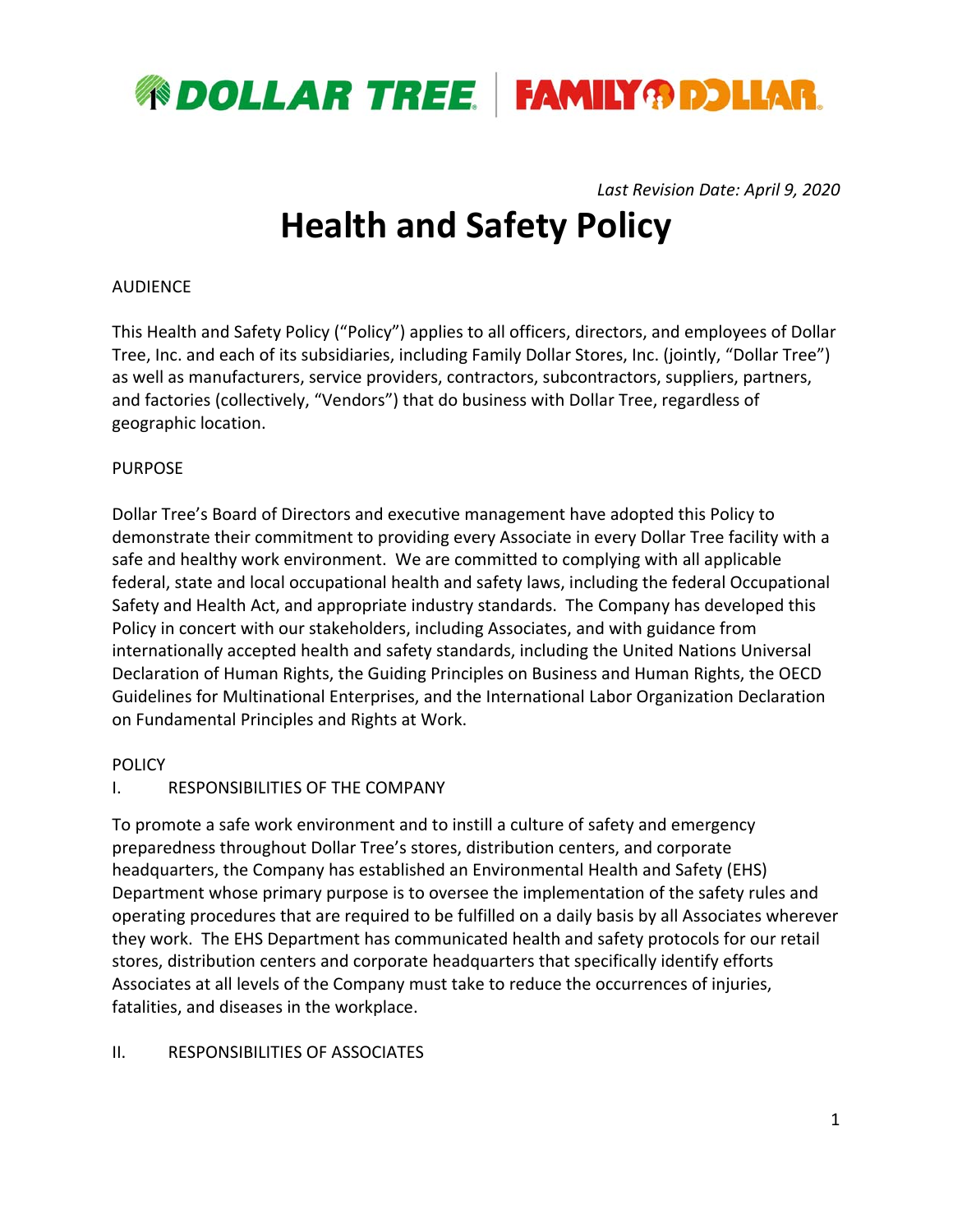

Associates play a key role in maintaining a safe and healthy work environment. Associates are responsible for:

- Understanding and complying with all applicable safety policies, guidelines and rules while performing assigned duties.
- Using appropriate safety equipment and protective guards and working within established safety procedures, always prioritizing safety over expediency or shortcuts.
- Exercising maximum care and good judgment in all work activities to prevent accidents and injuries.
- Reporting workplace injuries or illnesses immediately to managers and seeking medical treatment, as needed.
- Reporting unsafe conditions, practices or equipment to a member of management immediately.
- Completing all required safety training, safety meetings, and participating in any safety initiatives.
- Adhering to all of the Company's safety rules without exception.

The Company recognizes that the responsibility of having a safe and healthy work environment is a joint effort among all Associates at every level of the organization.

## III. HAZARDOUS CHEMICALS

The Company's Hazard Communication Program applies to all work operations within our stores where Associates may be exposed to hazardous substances under normal working conditions or during an emergency situation. The Company shall use Safety Data Sheets (SDS) for each hazardous chemical to communicate information on the hazards for that chemical, including the properties of each chemical; the physical, health, and environmental health hazards; protective measures; and safety precautions for handling, storing, and transporting the chemical. Associates have the responsibility to follow all safety procedures and handle hazardous chemicals with care and in accordance with SDS directions.

## IV. WORKPLACE VIOLENCE

The Company is committed to providing a safe environment for all Associates, suppliers, and customers. Management shall communicate to Associates that they are expected to treat others in a professional and respectful manner. The Company strictly prohibits any violent or threatening behavior, even if in a joking manner.

#### REPORTING AND NON‐RETALIATION